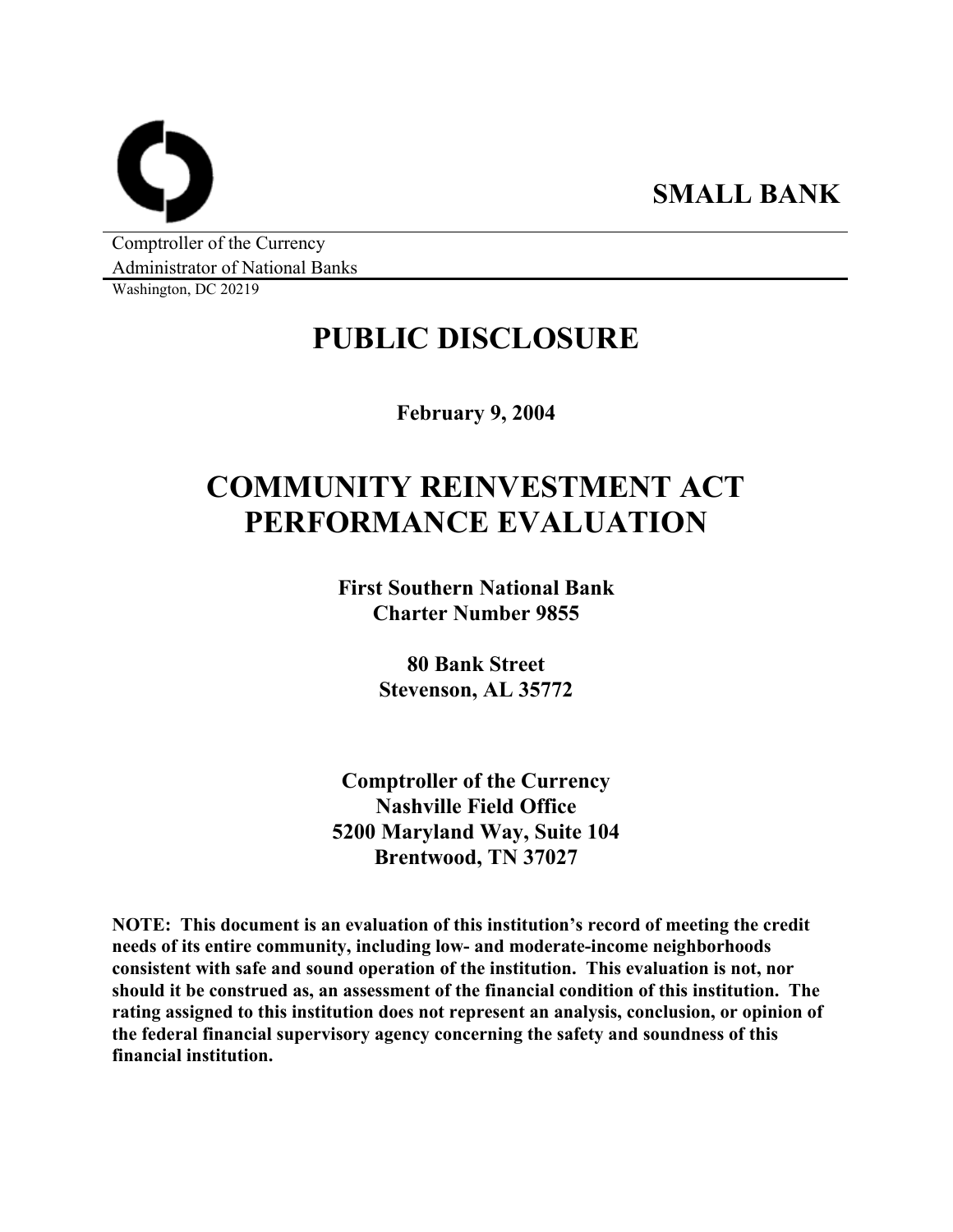## **General Information**

The Community Reinvestment Act (CRA) requires that each federal financial supervisory agency to use its authority, when examining financial institutions subject to its supervision, to assess the institution's record of meeting the credit needs of its entire community, including lowand moderate-income neighborhoods, consistent with safe and sound operation of the institution. Upon conclusion of such examination, the agency must prepare a written evaluation of the institution's record of meeting the credit needs of its community.

This document is an evaluation of the CRA performance of First Southern National Bank (First Southern), Stevenson, Alabama prepared by the Office of the Comptroller of the Currency, the institution's supervisory agency, as of February 9, 2004. The agency rates the CRA performance of an institution consistent with the provisions set forth in Appendix A to 12 CFR Part 25.

# **INSTITUTION'S CRA RATING**

## **This institution is rated Satisfactory**.

We assigned the rating based on the following information:

- The bank's loan-to-deposit ratio is reasonable.
- The bank originated a substantial majority of its loans within their assessment area (AA).
- Analysis reflects good penetration among businesses of different sizes and individuals of different income levels.
- No public complaints related to CRA have been filed since the previous performance evaluation.

# **DESCRIPTION OF INSTITUTION**

First Southern is a wholly-owned subsidiary of First Bancshares of Stevenson, Inc., a one-bank holding company, headquartered in Stevenson, Alabama. At December 31, 2002, the holding company had \$13,163,000 in total assets. First Southern's total assets for fiscal year end 2002 and 2001 were \$137,448,000 and \$109,496,000, respectively. At December 31, 2002, First Southern's net loans comprised 55.55 percent of total assets. The bank is primarily a residential mortgage lender. However, the bank is not a Home Mortgage Disclosure Act (HMDA) reporter. The bank is also a commercial lender. The bank received an outstanding CRA rating at its last CRA performance evaluation dated April 14, 1997. There are no legal or financial impediments to First Southern's ability to meet the credit needs of its AA.

First Southern provides a full range of banking services in its primary market area of Jackson and Dekalb County, Alabama. The bank has a main office and four full-service branches. The main office is located off Highway 72 in the city limits of Stevenson. One branch each is located in Higdon, Scottsboro, Rainsville, and Fort Payne, Alabama. There is an automated teller machine (ATM) located at each branch office. There are no other free standing ATMs. There has not been any branch closed since the previous performance evaluation.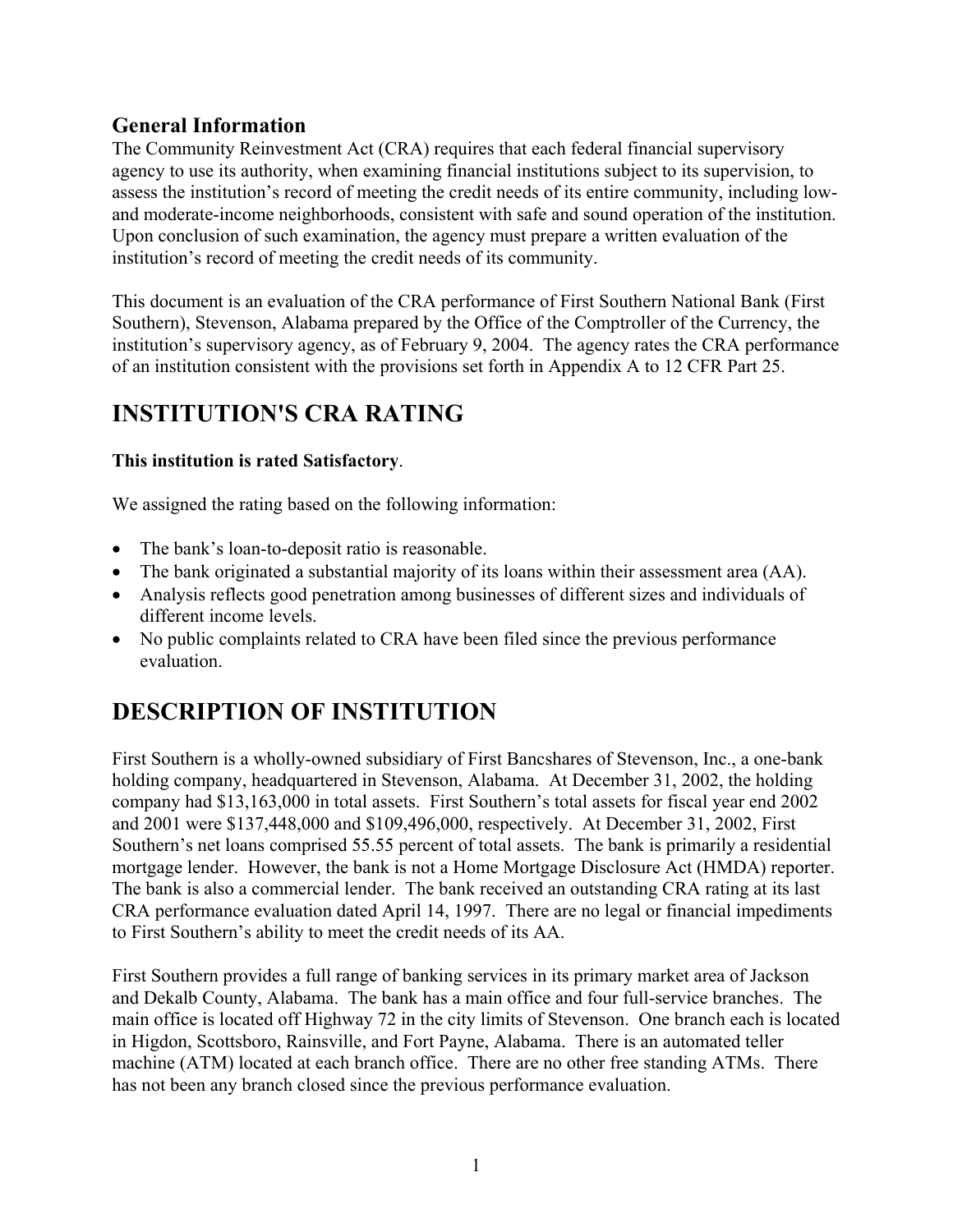| <b>Product</b>                                                     | <b>Gross Loans as of</b><br>December 31, 2002* |         |  |  |
|--------------------------------------------------------------------|------------------------------------------------|---------|--|--|
| Category                                                           | <b>Dollar</b><br>(000's)                       | Percent |  |  |
| Commercial & Industrial Including Commercial<br><b>Real Estate</b> | 13,609                                         | 17.82   |  |  |
| Residential Mortgage Loans                                         | 35,261                                         | 46.19   |  |  |
| Construction & Land Development                                    | 3,173                                          | 4.16    |  |  |
| Individuals                                                        | 17,669                                         | 23.14   |  |  |
| All Other                                                          | 2,457                                          | 3.22    |  |  |
| Farmland and Agriculture                                           | 4,178                                          | 5.47    |  |  |
| <b>Total</b>                                                       | 76,347                                         | 100     |  |  |

\* Data obtained from Call report

# **DESCRIPTION OF THE ASSESSMENT AREA**

The bank's AA is designated as Jackson County census tracts 9501 through 9511 and Dekalb County census tracts 9601 through 9614. The AA meets the requirements of the regulation and includes all the census tracts of each county. There are no low- or moderate-income census tracts in the bank's AA. Upper income census tracts are 9509 (Jackson County) and 9612 (Dekalb County). The remaining census tracts are all middle-income census tracts. Of the twenty-five census tracts, twenty-three are designated middle-income (92%) and two are designated upper-income (8%).

The bank's main office is located in Jackson County census tract 9503 (Middle). The Higdon and Scottsboro Branches are also located in Jackson County census tracts 9501 (Middle) and 9509 (Upper), respectively. Two new branches came on line during 2002 through acquisition from a competitor bank. They were the Rainsville and Fort Payne Branches. Both branches are located in Dekalb County census tract 9603 (Middle) and census tract 9611 (Middle), respectively. All offices are located in either Jackson or Dekalb County.

Jackson County is conveniently located in Alabama's northeastern corner bordering Georgia to the east and Tennessee to the north. It is nestled in the foothills of the Appalachian Mountains, with the Tennessee River winding its way through the county. Interestingly, Jackson County is home to nearly 1,500 charted caves, over half of all the caves in the state. The county is centrally located. It is less than an hour's drive to Huntsville, Alabama and Chattanooga, Tennessee. Highway 72 is a major four-lane corridor connecting Jackson County to both Huntsville and I-24/Chattanooga. Stevenson serves as a bedroom community for many residents who commute elsewhere for employment. The area offers an abundance of outdoor recreation activities including fishing, boating, hunting, and golfing.

The AA encompasses two counties with total population of 102,447 for 2002. Economically, Jackson County continues to struggle while Dekalb County's economy is good. Jackson County suffered during the 1980's and 1990's with the closure of the once dominant textile industry. During the same time, the nearby TVA nuclear plant was "moth balled." Local residents relied heavily on these industries for employment.

Some major employers in Stevenson are: Shaw Industries, a carpet mill; TVA-Widows Creek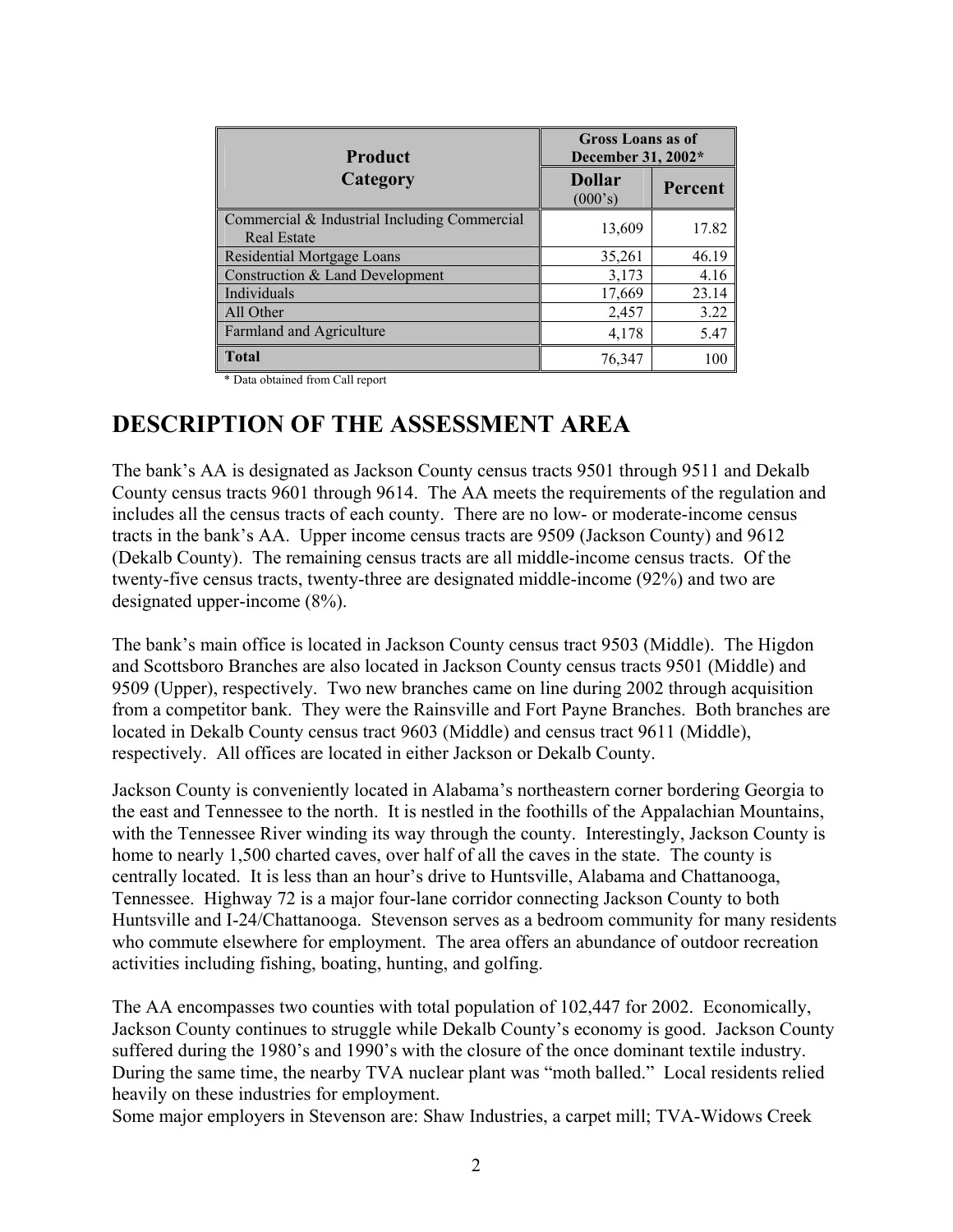Fossil Plant, generator of electric power; and, Smurfit-Stone Container Board Mill Division, a manufacturer of packaging boxes. Scottsboro, which is located in Jackson County, is home to Unclaimed Baggage Center. The contents of unclaimed airline baggage are sold at the center. Merchandise includes personal electronics, clothing, sporting goods, luggage, books, and jewelry.

At December 31, 2002, Jackson and Dekalb Counties unemployment rate was 7% and 4.7%, respectively, compared to 5.9% for the State and 6% for the Nation. For 2002, the average unemployment rate for Jackson and Dekalb Counties was 8.4% and 4.5% versus 5.9% for the State and 5.8% nationally. On average, unemployment within the AA has been higher than the State and Nation.

| Demographic Information for Assessment Area                                                              |                                   |                 |                                           |                    |                                  |                    |  |  |  |  |  |
|----------------------------------------------------------------------------------------------------------|-----------------------------------|-----------------|-------------------------------------------|--------------------|----------------------------------|--------------------|--|--|--|--|--|
| Demographic Characteristics                                                                              | #                                 | Low<br>$%$ of # | Moderate<br>$%$ of #                      | Middle<br>$%$ of # | Upper<br>$%$ of #                | $NA^*$<br>$%$ of # |  |  |  |  |  |
| Geographies (Census Tracts/BNAs)                                                                         | 25                                | $\Omega$        | 0                                         | 92%                | 8%                               | 0                  |  |  |  |  |  |
| Population by Geography                                                                                  | 102,44                            | $\Omega$        | 0                                         | 94.3%              | 5.7%                             | 0                  |  |  |  |  |  |
| Owner-Occupied Housing by Geography                                                                      | 30.220                            | $\Omega$        | $\Omega$                                  | 93.9%              | 6.1%                             | 0                  |  |  |  |  |  |
| <b>Businesses by Geography</b>                                                                           | 4.768                             | $\Omega$        | 0                                         | 84.7%              | 5.3%                             | 0                  |  |  |  |  |  |
| Farms by Geography                                                                                       | 454                               | $\Omega$        | 0                                         | 97.6%              | 2.4%                             | 0                  |  |  |  |  |  |
| Family Distribution by Income Level                                                                      | 30,382                            | 19.8%           | 16.6%                                     | 21.6%              | 42%                              | 0                  |  |  |  |  |  |
| Distribution of Low- and Moderate-Income<br>Families throughout AA Geographies                           | 11,072<br>0                       |                 | 0                                         | 97.1               | 2.9                              | 0                  |  |  |  |  |  |
| Median Family Income<br>HUD Adjusted Median Family Income for 2003<br>Households Below the Poverty Level | $= $24.084$<br>$= $39,300$<br>20% |                 | Median Housing Value<br>Unemployment Rate |                    | $=$ \$41,276<br>$= 7\%/4.7\%(#)$ |                    |  |  |  |  |  |

The following table includes the general demographic data describing the AA.

(\*) The NA category consists of geographies that have not been assigned an income classification.

(#) 12-31-2002 Unemployment Rate Jackson County 7%; Dekalb County 4.7%

Source: 1990 U.S. Census, and 2002 HUD updated MFI.

**COMMUNITY CONTACTS –** We conducted one community contact with a local realtor. The realtor stated that First Southern is adequately serving the needs of the community and local businesses. It was also reported that as a group the banking industry is adequately serving the needs of the community and local businesses. The community contact did not reveal any unmet credit needs in the bank's AA.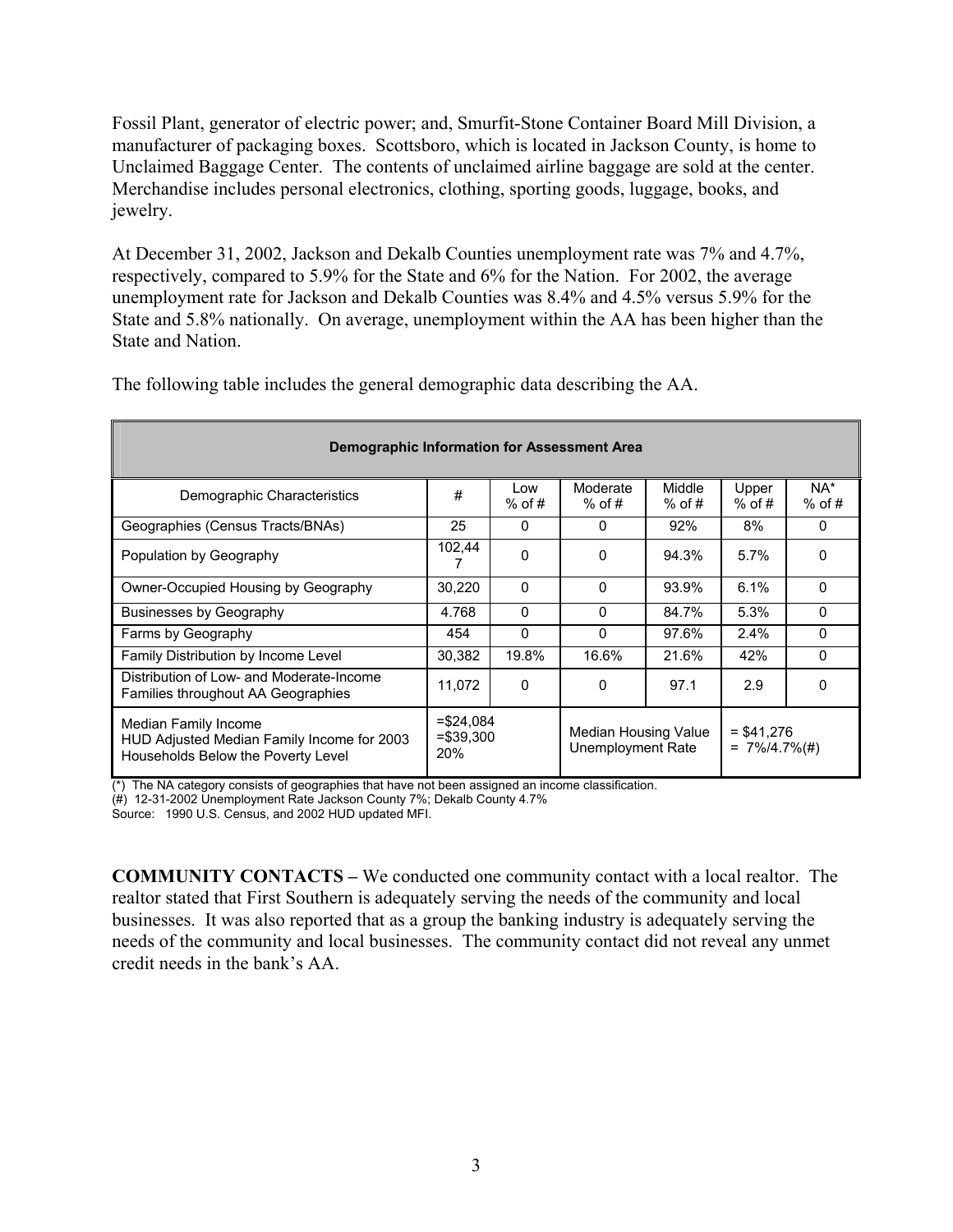# **CONCLUSIONS ABOUT PERFORMANCE CRITERIA**

## **Loan-to-Deposit Ratio – Meets the Standard for Satisfactory Performance**

First Southern's loan to deposit ratio is reasonable. The average loan-to-deposit ratio for the twenty-three quarters from June 30, 1998 to December 31, 2002 was 59.64%. The highest loanto-deposit ratio was 62.46% as of December 31, 2002 while the lowest ratio was 56.37% as of June 30, 1998. As of December 31, 2002, the bank's loan-to-deposit ratio was 62.46%.

Two similarly situated community banks, three regional bank offices, and various finance companies afford moderate to intense competition for First Southern in Jackson County. When compared to the two community banks as of December 31, 2002, First Southern's loan-todeposit ratio is in the middle. These community banks had \$307 million and \$96 million in total assets as of December 31, 2002. The average loan-to-deposit ratio for the two-competitor banks for the twenty-three quarters from June 30, 1998 to December 31, 2002 was 78.99% and 54.93%, respectively. Similarly, the highest loan-to-deposit ratios were 84.81% (December 31, 2000) and 62.31% (June 30, 2000), respectively. For the same period, the lowest loan-to-deposit ratios were 44.18% (December 31, 2002) and 67.35% (March 31, 1999). Additional competition is afforded by local credit unions.

As of June 30, 2003, First Southern controlled 17.60% (second) and 4.12% (ninth) of the deposit markets in Jackson and Dekalb Counties. A larger community bank controlled 32.56% of the Jackson County deposit market. The three regional bank offices in Jackson County controlled 15.80%, 8.22%, and 6.15% of the deposit market. Branches of two nearby community banks controlled 4.38% and 1.46% of the remaining deposit market. Two large regional banks controlled 20.05% and 13.74% of the deposit market in Dekalb County. A federal savings bank controlled 10.78% of the Dekalb County deposit market. Eight other community banks and/or their branches controlled from 9.34% to 3.02% of the remaining deposit market.

### **Lending in the Assessment Area – Meets the Standard for Satisfactory Performance**

The bank originated a substantial majority of its total loans within their AA. For loans to small businesses, 85% of the number and 64% of the dollar amount were within the AA. For home mortgage loans, 99% of both the number and dollar amount were within the AA. The analysis of lending in the bank's AA included a sample of commercial loans, the bank's primary loan type. The bank is not a HMDA reporter. Since home mortgage loans are a primary loan product, we also included information taken from the bank's home loan register.

| <b>Evaluation Period:</b> January 1, 2000 through December 31, 2002 |                                                          |         |                   |        |                     |           |          |           |  |  |
|---------------------------------------------------------------------|----------------------------------------------------------|---------|-------------------|--------|---------------------|-----------|----------|-----------|--|--|
|                                                                     | Total Sampled Small Loans to<br>Total Home Loan Register |         |                   |        |                     |           |          |           |  |  |
|                                                                     |                                                          |         | <b>Businesses</b> |        | Home Mortgage Loans |           |          |           |  |  |
| <b>Assessment Area:</b>                                             |                                                          | $%#$ of |                   | $%$ of |                     | $\%$ # of |          | $%$ \$ of |  |  |
|                                                                     | #                                                        | Total   | \$ (000)          | Total  | #                   | Total     | \$ (000) | Total     |  |  |
| First Southern's AA                                                 | -61                                                      | 85%     | 6.264             | 64%    | 69                  | 99%       | 4.387    | 99%       |  |  |

|--|

\*\* Home Loan Register reported Home Mortgage loans include loans originated 01/01/2000 through 12/31/2002.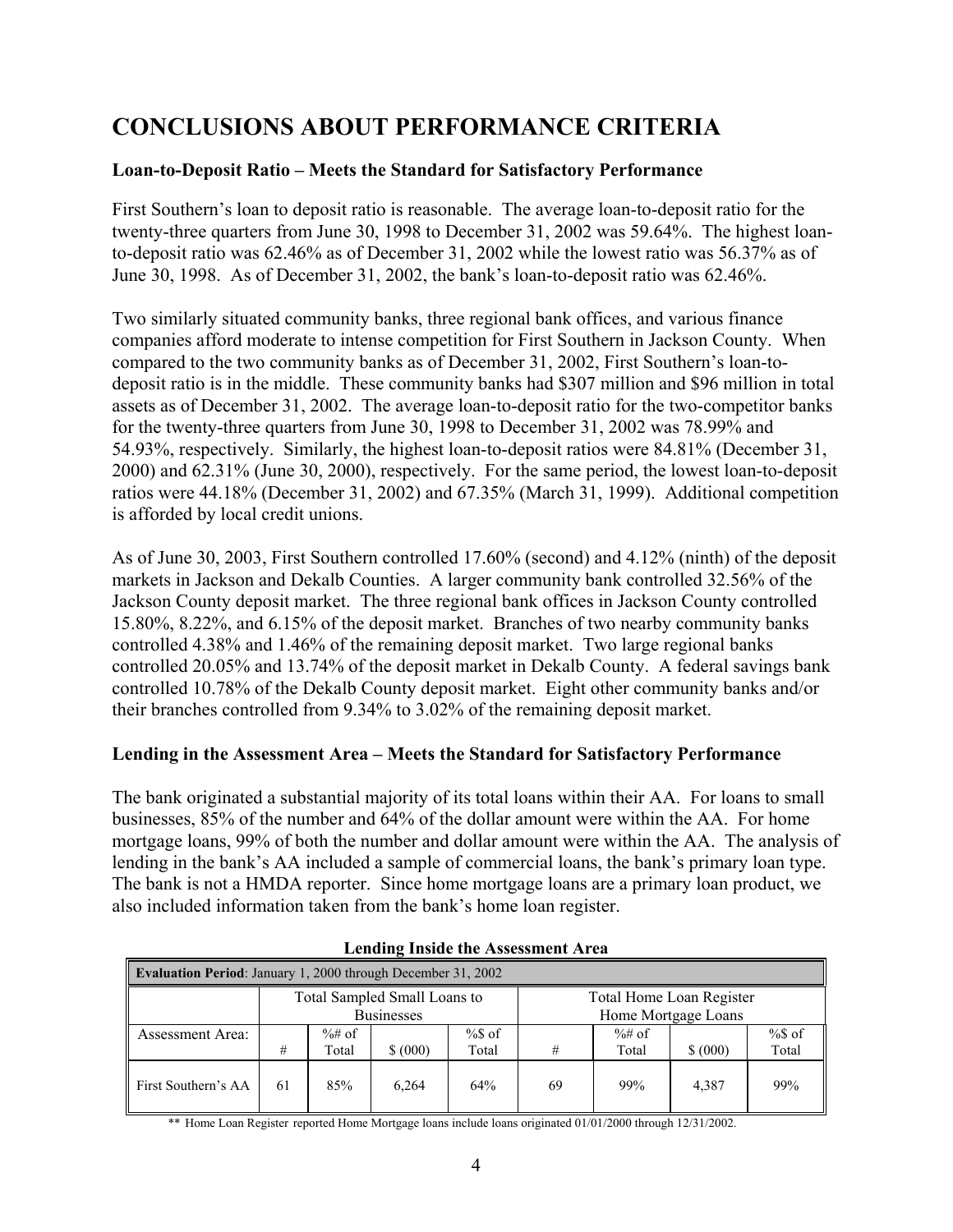### **Lending to Businesses of Different Sizes and Borrowers of Different Incomes – Meets the Standard for Satisfactory Performance**

The distribution of the bank's primary lending product, business loans, given the demographics of the AA, reflects good penetration by number and dollar amounts among business of different sizes. The analysis of lending to businesses of different sizes was completed using information generated by the bank inside the AA.

The distribution of home mortgage loans among borrowers of different income levels (including low-and moderate-income) also reflects good penetration in the demographics of the AA in all categories except moderate- and middle-income borrowers. The analysis was completed using home loan register data for the periods January 1, 2000 through December 31, 2002.

| <b>Evaluation Period:</b> January 1, 2000 through December 31, 2002 |                                                  |                                                      |                   |       |          |                              |                                 |          |       |
|---------------------------------------------------------------------|--------------------------------------------------|------------------------------------------------------|-------------------|-------|----------|------------------------------|---------------------------------|----------|-------|
|                                                                     | Business With Revenues of<br>\$1 million or less | Loans by Original Amount Regardless of Business Size |                   |       |          |                              |                                 |          |       |
| Assessment                                                          | % of<br>Businesses in<br>First                   | %\$ Bank<br>$\%$ # Bank                              | \$100,000 or less |       |          | $> $100,000$ to<br>\$250,000 | $>$ \$250,000 to<br>\$1,000,000 |          |       |
| Area:                                                               | Loans<br>Loans<br>Southern's<br>AA               |                                                      |                   | #     | \$       | #                            |                                 | #        |       |
| First<br>Southern's<br>AA                                           | 78.9%                                            | 85.3%                                                | 63.9%             | 63.9% | $16.9\%$ | 18.0%                        | 23.3%                           | $13.1\%$ | 12.6% |

### **Borrower Distribution of Small Loans to Businesses**

\*Percentage of Businesses in First Sourthern's AA is the percentage of business based on 1990 Census information.

The above table also illustrates the number and dollar volume of loans by size and the percentage of small loans to businesses compared to the percentage of business that are small. The distribution of loans to small businesses (businesses with \$1 million or less in gross annual revenues) of 85.3% is good when compared to the number of small businesses in the AA of 78.9%. Also, the distribution by loan size is also good with 63.9% of the number of business loans made in the AA was \$100,000 or less.

| <b>Borrower Distribution of Home Mortgage Loans</b>      |  |
|----------------------------------------------------------|--|
| <b>Period:</b> January 1, 2000 through December 31, 2002 |  |

| <b>Evaluation Period:</b> January 1, 2000 through December 31, 2002 |    |                           |                  |                 |                  |          |                  |              |                  |        |  |
|---------------------------------------------------------------------|----|---------------------------|------------------|-----------------|------------------|----------|------------------|--------------|------------------|--------|--|
|                                                                     |    | Total Loans<br>Low-Income |                  | Moderate-Income |                  |          | Middle-Income    | Upper-Income |                  |        |  |
|                                                                     |    |                           | <b>Borrowers</b> |                 | <b>Borrowers</b> |          | <b>Borrowers</b> |              | <b>Borrowers</b> |        |  |
| Assessment                                                          |    | $%$ of                    | $\%$             | $%$ Bank        | $\frac{0}{0}$    | $%$ Bank | $\frac{0}{0}$    | $%$ Bank     | $\frac{0}{0}$    | % Bank |  |
| Area:                                                               | #  | Total                     | Families         | Loans           | Families         | Loans    | Families         | Loans        | Families         | Loans  |  |
| First<br>Southern's<br>A A                                          | 69 | 100                       | 7.3%             | $7.7\%$         | $17.4\%$         | 8.3%     | 20.3%            | 15.1%        | 55.0%            | 68.9%  |  |

• Percentage of Families is based on 1990 Census information.